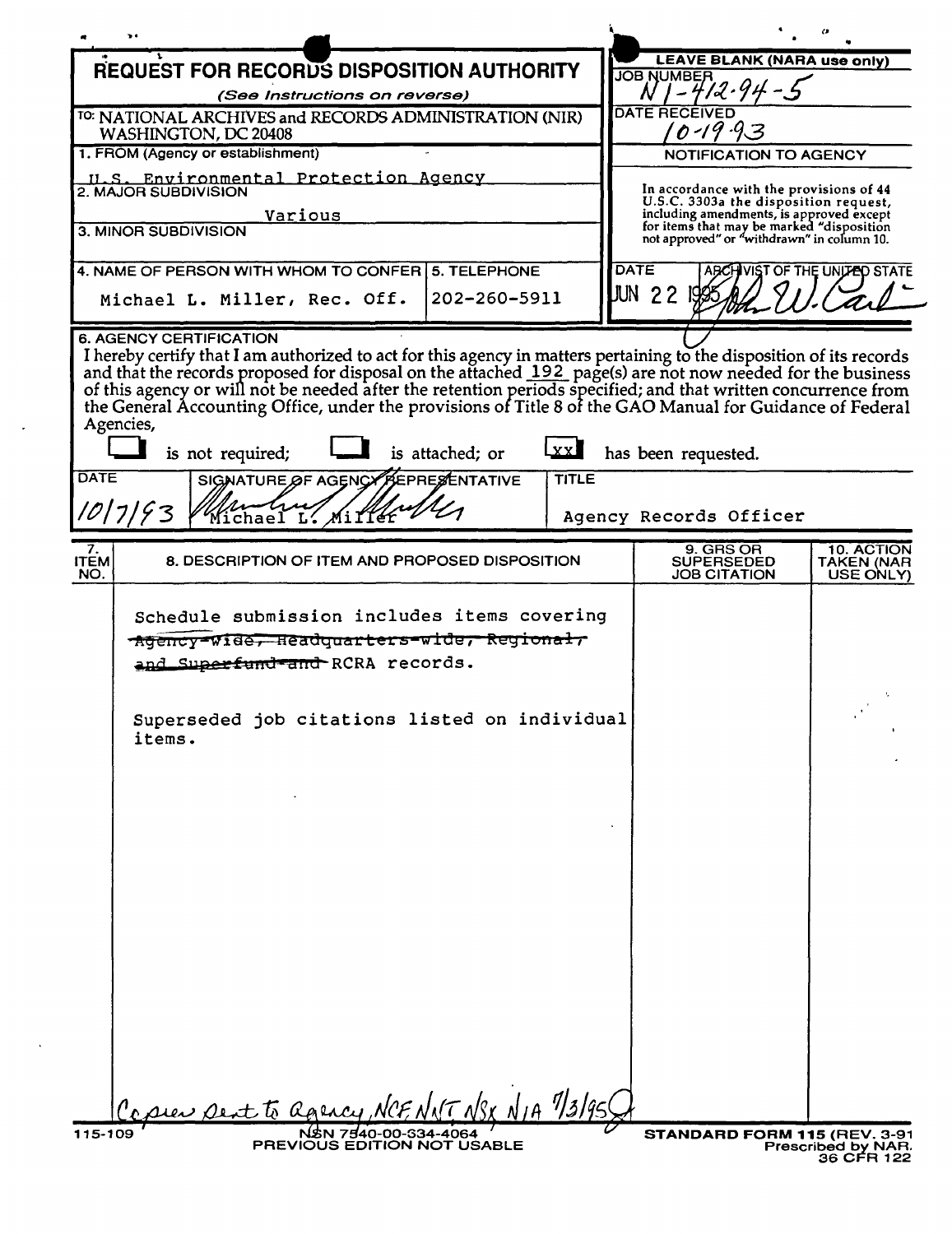LISTING OF RCRA PROGRAM SCHEDULES  $\mathbf{B}$ SERIES TITLE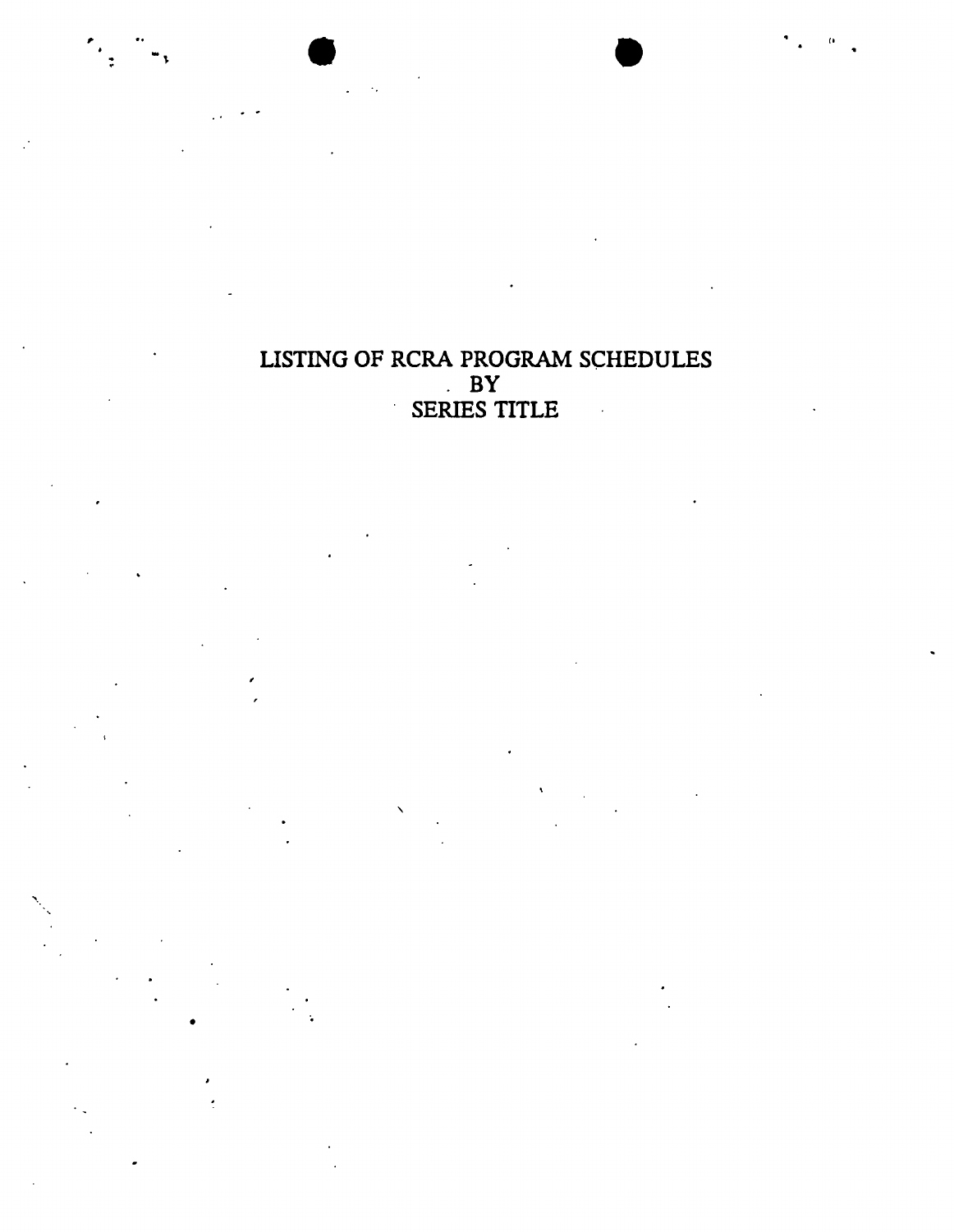# EPA DISPOSITION SCHEDULES BY SERIES TITLE Date: 07/29/93

 $\frac{1}{2}$ 

| <b>TITLE</b>                                                       | <b>SERIES</b> | APP.         | <b>PROGRAM</b> |        |
|--------------------------------------------------------------------|---------------|--------------|----------------|--------|
| -Biennial Report System (BRS)                                      | 251A          | AW           | <b>RCRA</b>    | Item I |
| Hazardous Waste Generators Survey Data Base<br>(GENERATOR)         | 103н          | HQ           | <b>RCRA</b>    |        |
| Hazardous Waste TSDR Facilities Survey (TSDR<br>SURVE)             | 104H          | HQ           | <b>RCRA</b>    |        |
| Import and Export Notifications                                    | 256H          | HQ           | <b>RCRA</b>    |        |
| Medical Waste Tracking Files                                       | 209R          | $\mathbf{R}$ | <b>RCRA</b>    |        |
| RCRA Corrective Action Files                                       | 206R          | R            | <b>RCRA</b>    |        |
| RCRA Generators, Transporters, and TSD<br>Facilities Files         | 478R          | $\mathbf{R}$ | <b>RCRA</b>    |        |
| RCRA Solid Waste Management Plans                                  | 201A          | AW           | <b>RCRA</b>    |        |
| - Resource Conservation and Recovery Information<br>System (RCRIS) | <b>252A</b>   | AW           | <b>RCRA</b>    | Item 2 |
| Survey Response Questionnaires and Related<br>Documentation        | 102H          | HQ           | <b>RCRA</b>    |        |

,

 $\underset{\sim}{\text{NWML}}$ 

 $\alpha$ <sup>.</sup>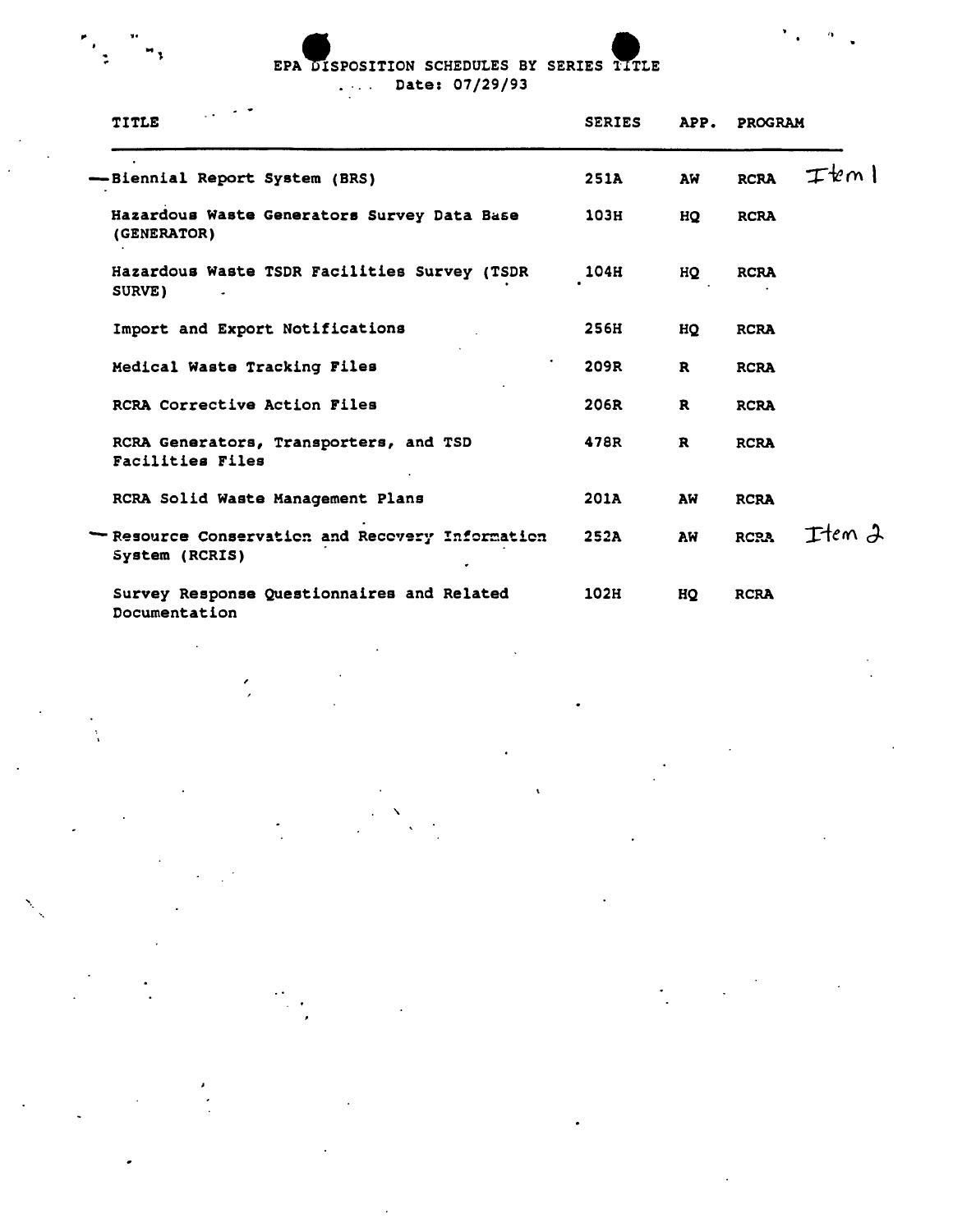# **NWML**

## EPA SERIES RD. 251A

•

#### u.s. EPA RECORDS CONTROL SCHEDULE

 $_{\parallel}$  SERIES TITLE: Biennial Reporting System (BRS)  $\nu$ 

PROGRAM, RCRA

EPA SERIES NO: 25lA

MARA SCHEDULE RO. Nl-412-94-S/1

APPLICABILITY: Agency-wide

#### *lDENuprZNG INTOBlIWQN:*

DESCRIPTION: RCRA Sections 3002 and 3005 require hazardous waste generators, transporters, and storage, treatment, and disposal facilities to submit a report containing a description of the type and quantity of waste handled during the reporting year and the method(s) of treatment, storage, or disposal. These reports are to be submitted to RCRA authorized States on March 1 of the year following the reporting year though some States require annual reporting. The States' compiled reports are then electronically submitted to the EPA Regional offices by September of that year. This data is used to prepare the National Biennial RCRA Hazardous wasta Report which provides data needed to oversee the environmental progress of the RCRA program, to measure the success of multiple program goals, to support the development of regulations and to evaluate their environmental impact, and set environmentally based permitting and compliance priorities.

ARRANGEMENT: One record for each facility.

TYPE OF RECORDS: Data file

SPECIFIC RESTRICTIONS: None

| <b>MEDIUM:</b>    |     | VITAL RECORD: |
|-------------------|-----|---------------|
| Electronic, paper | No. |               |

FUNCTIONS SUPPORTED! RCRA recordkeeping and reporting requirements

SPECIFIC LEGAL REgUIREMEN7S: Resource Conservation and Reoovery Act, as amended, Sections 3002, 3005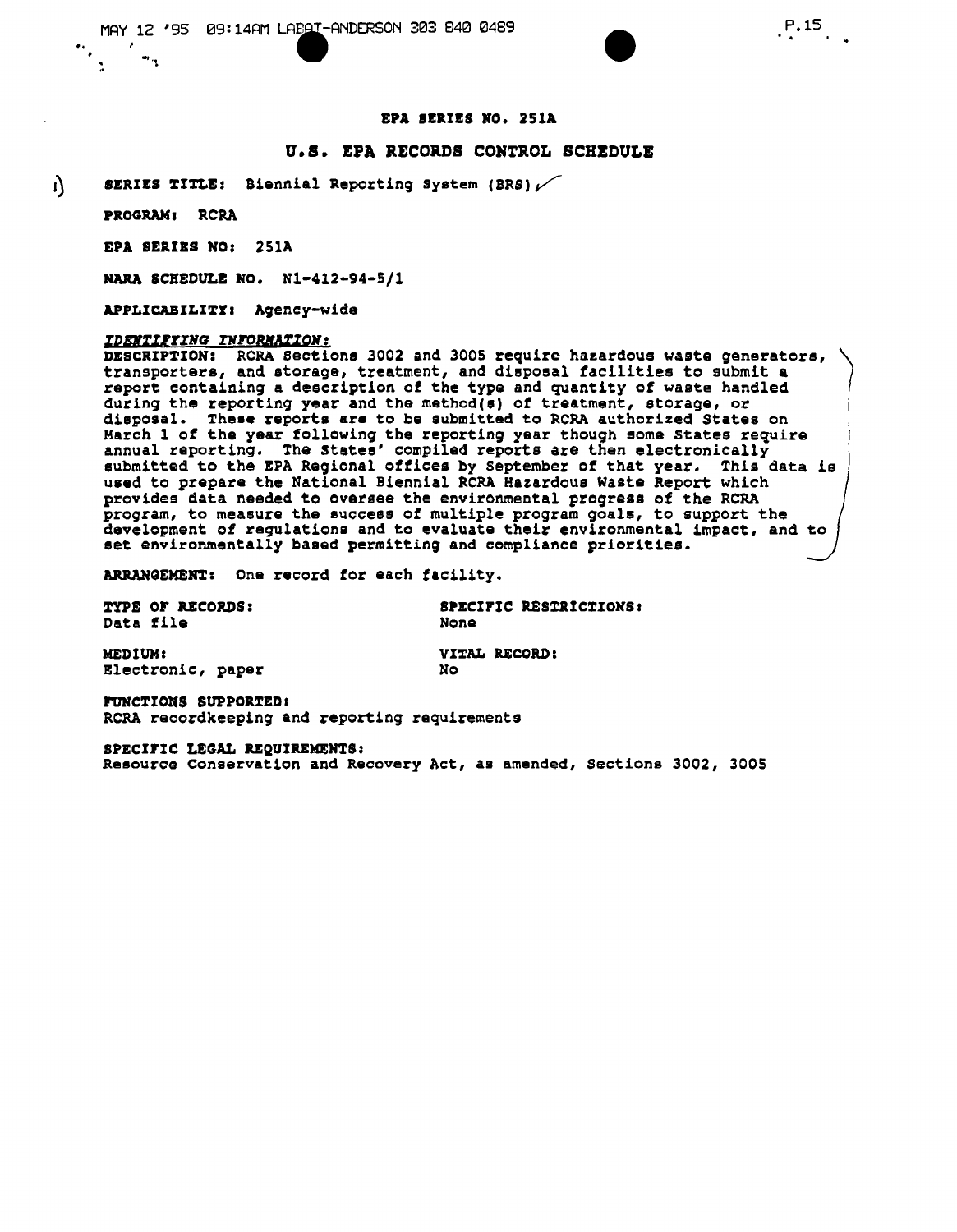#### EPA SEaIZS NO. 25lA

| <i><b>DISPOSITION IMPORMATION:</b></i><br>FINAL DISPOSITION:<br>BRS electronic software |                                                       | TRANSFER TO FRC PERMITTED:   |
|-----------------------------------------------------------------------------------------|-------------------------------------------------------|------------------------------|
|                                                                                         | program: Disposable                                   | No                           |
|                                                                                         | b(1). Input forms: Disposable                         | No                           |
|                                                                                         | (2). Electronic transmissions:<br>Disposable          | No                           |
|                                                                                         | $c(1)$ . Electronic data, 1985-1987:<br>Disposable    | No                           |
|                                                                                         | $(2)$ . Ælectronic data, 1989 -<br>present: Permanent | Yes                          |
|                                                                                         | d(1). Biennial Reports:<br>Permanent                  | Yes                          |
| $(2)$ .                                                                                 | Ad hoc reports                                        | Dependent on related records |

e. Supporting documentation: Permanent No. 2006

# FILE BREAK INSTRuctIONS I

a. Break at the end (December 31) of each biennial reporting year.

bel). Break input torms (paper file) at the end of each reporting year plus 1 year.

(2). Break all intermediate electronic transmissions *ot* data (input systems), followinq initial input, upon successful transmission.

c(l). Break according to disposition instructions below.

(2). Break upon publication of Biennial Report.

d(1). Break upon publication of Biennial Report.

(2). File all other ad hoc reports and printouts with appropriate case file or related records. Follow file break instructions for related records.

e. Break upon publication of Biennial Report.

DISPOSITION INSTRUCTIONS: a. Delete when no longer needed to support program mission.

 $b(1)$ . Retain for 2 years, then delete.

(2). Delete upon successful transmission of data.

e(l). Celete upon approval of this sohedule by the Archivist of the United States.

 $\sqrt{21}$ . Transfer ASCII or EBCDIC flat file of data on new or recertified onehalf inch, 9 track tape or cartridge to the National Archives, with tape layout, block size, and other tape specifications, and the published Biennial Report.

 $d(1)$ .  $C$  Transfer the Biennial Report to the National Archives along with electronic data (item c(2)).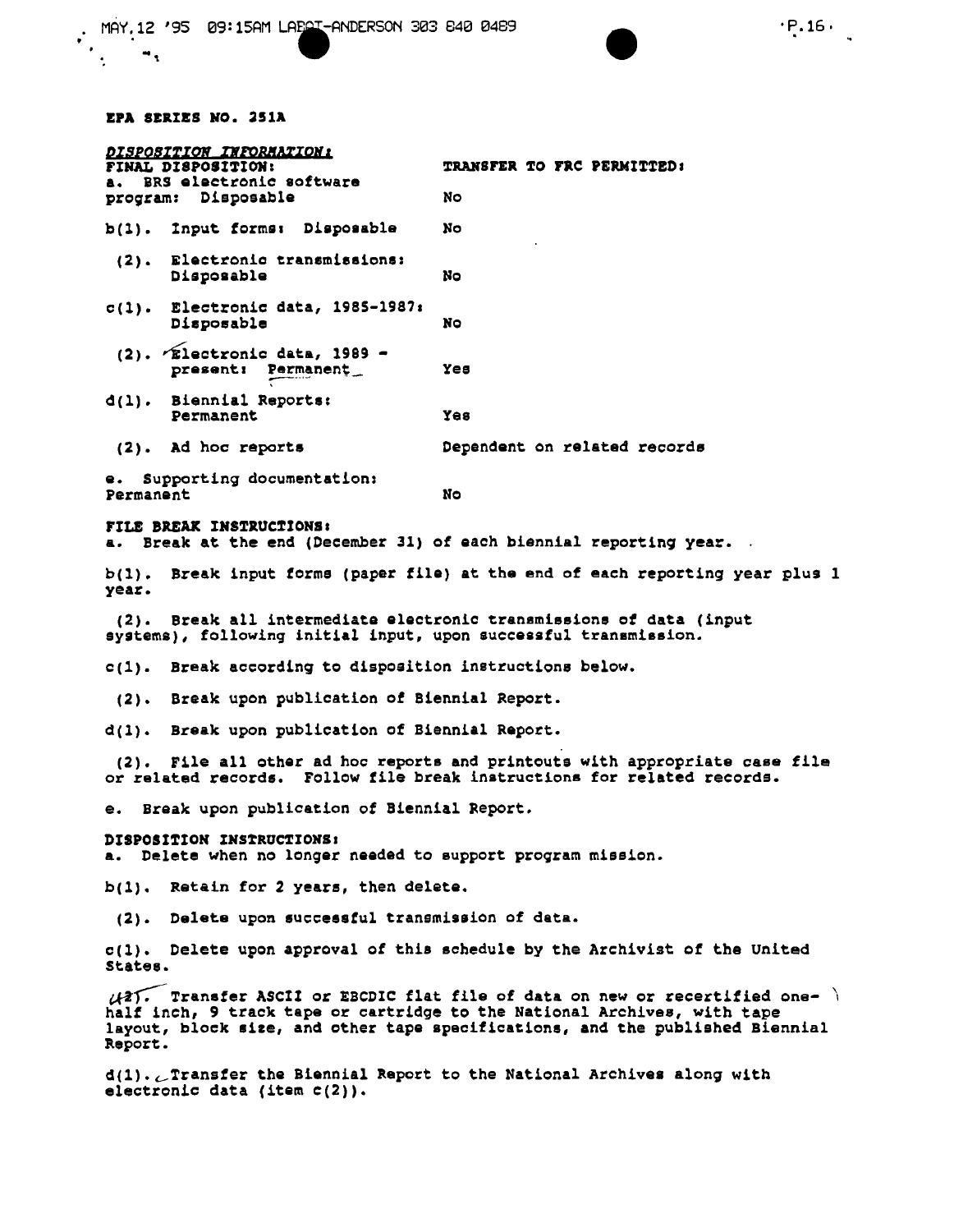# **NWML**

# EPA SERIES NO. 251A

 $\ddot{\bullet}$ 

(2). For all other ad hoc reports and printouts, tollow diaposition instructions for related records.

 $e$  Transfer those records necessary to document how the system captures,  $\nu$  manipulates, and outputs data to the National Archives. Supporting documentation will include the file specifications and record layouts. This documentation would be transferred along with the transfer of the electronic data flat file (item c(2)) and the published Biennial Report.

#### *APPgCAlIOlf Gl1IDMCBl*

REASONS FOR DISPOSITION: BRS data constitutes essential documentation of the hazardous waste facility information required by RCRA regulations as part of recordkeeping and reporting requirements and is used primarily to produce the Biennial Report. The Biennial Report supplies information on the amounts and kinds of hazardous waste being generated, transported, and stored within the United States. Input forms are needed for data verification during the preparation of the final Biennial Report and the retention oomplies with record holding requirements stated in the regulation. The retention of the input syeteme used to transfer data complies with GRS 20/2.

AGENCY-WIDE GUIDANCE: The BRS data life cycle begins with each reporting year. Reporting years are every other year beginning with 1985; thus each reporting year falls on odd numbered years. facilities are required to submit information on the amounts and kinds of hazardous waste being generated, transported, and stored during the reporting year. fhia information is submitted to the State in which the facility is located by March 1st of the year following the reporting year. The States transfer the informatio collected from each facility to the EPA Regional office who then transfers the information collected from the Statee to the national oversight database. Information in the national oversight database ie then used to consolidate the information for distribution and to prepare the Biennial Report. The Biennial Report is published after the reporting year.

The national oversight system and the publication of the Biennial Report 1s under the custody of the Office of Solid Waste (OSW) who is responsible for implementing the disposition of items a,  $c(1)$  and  $(2)$ ,  $d(1)$ , and e.

Item a represents the electronic software used to compile data for the generation of the Biennial Report. Once the Biennial Report for each reporting period is published, the software is no longer needed for data collectlon and report generation. For example, the electronic Boftware used to produce the 1993 Biennial Report (published in 1995) has served its usefulness since it was used to compile information on the 1993 reporting year. It can, then, be delated at the end of the 1995 calendar year or December 1995.

Item c(1) refers to the electronio data collected prior to the reporting period 1989. Since the data can no longer be processed in electronic form, any remaining data can be deleted upon approval of this schedule by the National Archivel.

Item c(2) refers to the electronic data collected for the reporting years 1989, 1991, and 1993 to the present and into the future. Electronic data collected for reporting periods 1989 and 1991 are to be transferred to the National Archives, immediately upon approval of thie schedule, along with the published 1989 and 1991 Biennial Reports (item d(1)) and systems documentation (item a) for the system used in 1990-91 for compiling 1989 data for preparing the 1989 Biennial Report and in 1992-93 for compiling 1991 data for preparing the 1991 Biennial Report. Electronic data collected for the 1993 reporting period is to be transferred to the National Archives in 1995, upon final publication of the 1993 Biennial Report, along with a copy of the 1993 Biennial Report. Future collections of BRS data will be dispoeltioned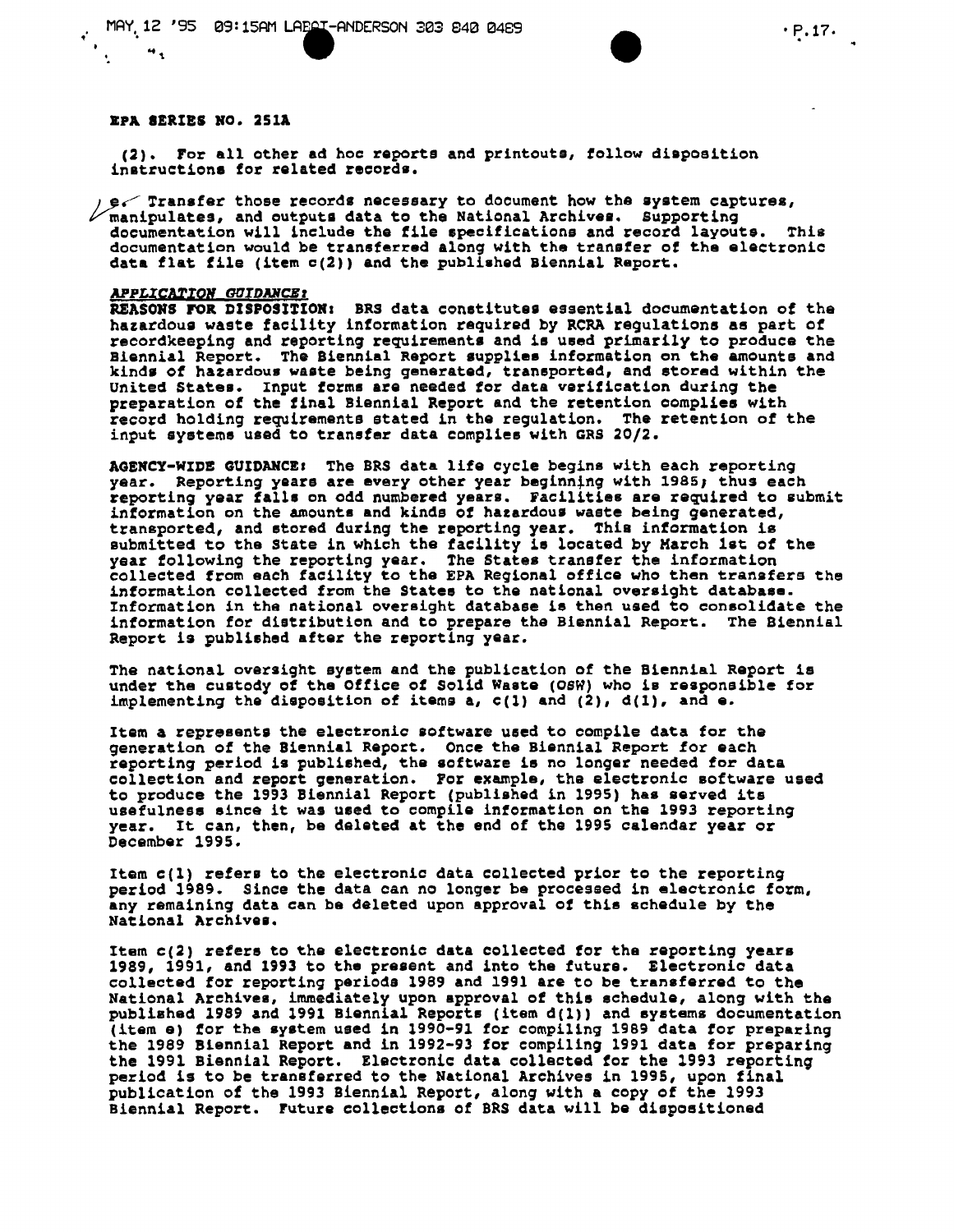

**NWML** 

## EPA SEXIES NO. 251A

"

according to the same pattern with the electronic data collected for each reporting year being transferred to the National Archives upon final publication of the Biennial Report for the reporting year. At the time of the transter of the electronic data, a copy of the Biennial Report tor the reporting year (item  $d(1)$ ) and the system documentation (item e) for the BRS system used to compile data tor that reporting year's Biennial Report are also transferred.

Item b(l), paper input torms containing data on the 1993 reporting year submitted to the EPA on Karch 1, 1994, are to be closed out in December 1994. The forms are to be retained by the states for 2 additional years and destroyed in Deeember 1996. Input torms for the 1989 reporting period can" be destroyed as of December 1992. Input forms for the 1991 reporting period can be destroyed as of December 1993. Input forms for the 1995 reporting period will be closed out 1n December 1996 and can be destroyed in December 1998. Input forms used for future data collections are to be closed out in December of the year following the reporting year, held for 2 additional years, and destroyed in December of that second year.

The disposition of item b(2), electronic transmissions of data (input systems), including all regional and merge data backups are the responsibility of the appropriate Regional or state office upon verification of successful transfer.

Item d(2), ad hoc reports filed with related records, are dispositioned according to the instructions for the related records by the office maintaining those records. They are not the responsibility of the Office of Solid Waste.

#### PROGRAM OFFICE GUIDANCE/ DESCRIPTIVE INFORMATION:

| <b>CUSTODIAL INFORMATION:</b>            |                         |  |  |  |
|------------------------------------------|-------------------------|--|--|--|
| CONTROLLING UNIT:                        | CONTACT POINT:          |  |  |  |
| Name: OSWER/OSW                          | Name: David Updike      |  |  |  |
| Location: Headquarters                   | Mail Code:<br>5305      |  |  |  |
| Inclusive Dates: 1985-                   | Telephone: 202-260-9658 |  |  |  |
| Volume on Hand (Feet):                   | Office: OSWER/OSW/CABD  |  |  |  |
| Annual Accumulation:<br>(feet or inches) | SE 264A<br>Room:        |  |  |  |

CONTROL INFORMATION<sub>I</sub> RELATED ITEMS: EPA 102H, EPA 103H, EPA 104H, EPA 252A

PREVIOUSLY APPROVED BY NARA SCHEDULE NOS!

| Approval        | Approval         | Entry   | Last            |
|-----------------|------------------|---------|-----------------|
| <b>Date EPA</b> | <b>Date NARA</b> | Date    | <b>Modified</b> |
|                 |                  | 3/30/92 | 5/11/95         |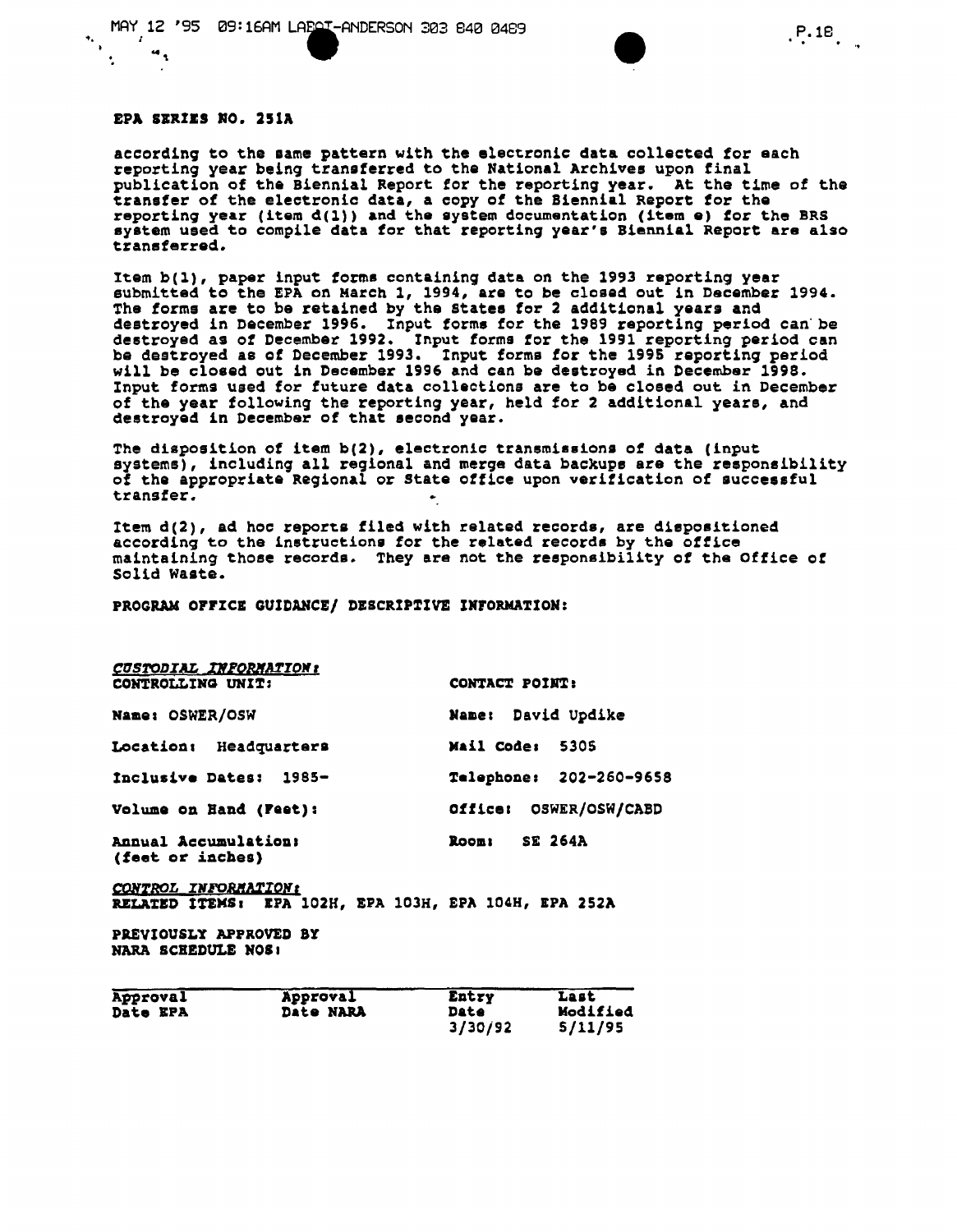# Draft of 4/28/93

### U.S. EPA RECORDS CONTROL SCHEDULE

2) LSERIES TITLE: Resource Conservation and Recovery Information System (RCRIS)

PROGRAM: RCRA

**EPA SERIES NO: 252A** 

Pending NARA SCHEDULE NO.

APPLICABILITY: Agencywide

### <u>IDENTIFIING INFORMATION:</u>

DESCRIPTION: RCRIS combines information from two RCRA program support systems: the Hazardous Waste Data Management System (HWDMS) and the Corrective Action Reporting System (CARS). It replaces HWDMS and accommodates<br>new data as required by the 1984 Hazardous and Solid Waste Amendments (HSWA). The system maintains data on hazardous waste generators, transporters, and storage, treatment, and disposal facilities regulated under RCRA Subtitle C.<br>It provides tracking data on the status of facility permitting and compliance. It is used interactively at the State and Regional level for on-line data editing and report generation with monthly updates made to the National Oversight database through batch upload and merges.

ARRANGEMENT: One record for each facility.

| <b>TYPE OF RECORDS:</b> |  | <b>SPECI</b> |
|-------------------------|--|--------------|
| <b>Data file</b> ·      |  | None         |

FIC RESTRICTIONS:

MEDIUM: Electronic, paper

VITAL RECORD: Yes g

FUNCTIONS SUPPORTED: RCRA permitting, compliance, and enforcement

SPECIFIC LEGAL REQUIREMENTS: Resource Conservation and Recovery Act, as amended NWML

Ttem<sub>2</sub>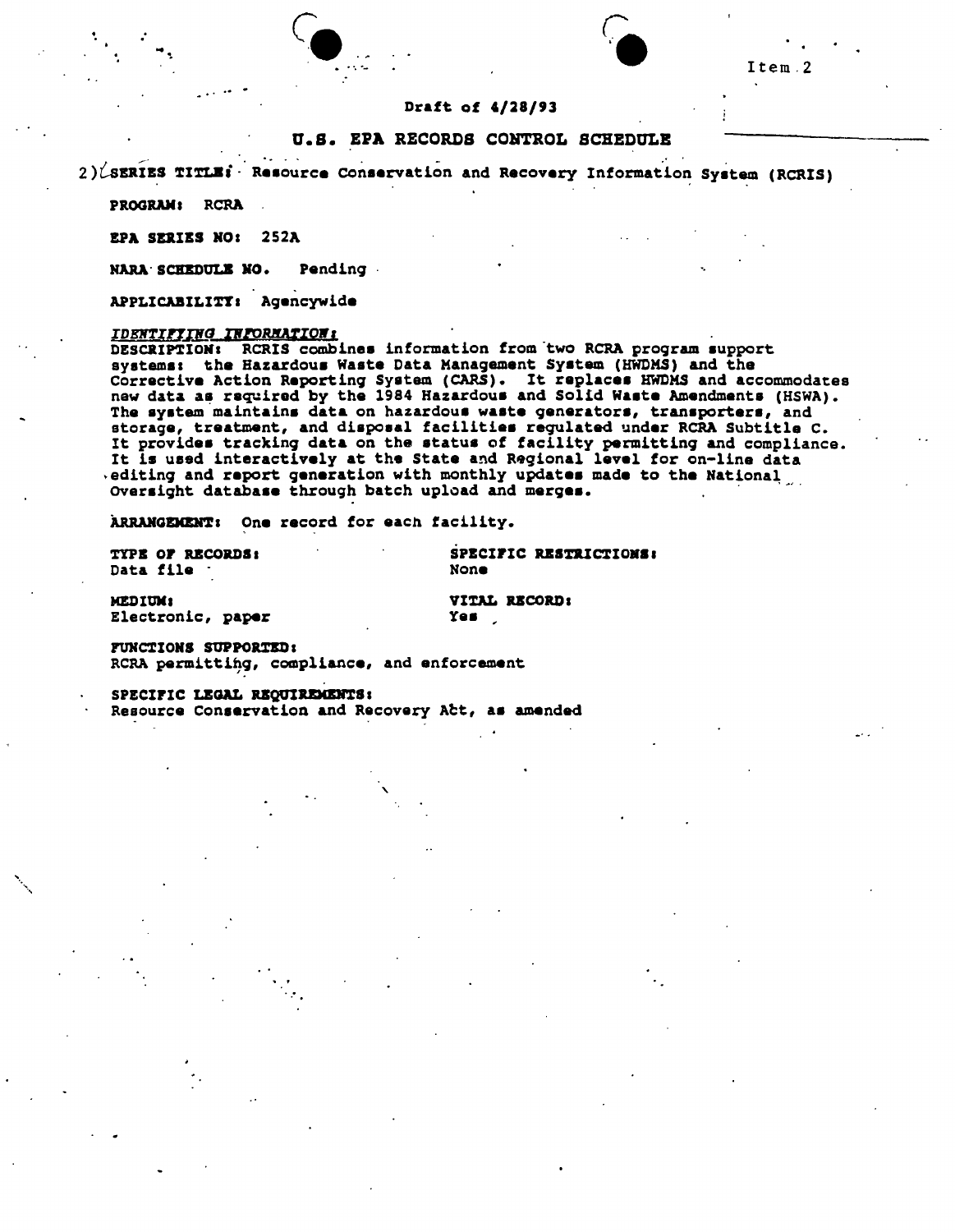| ep <b>a series no. 252a</b> |                                    |  |  |  |
|-----------------------------|------------------------------------|--|--|--|
|                             |                                    |  |  |  |
|                             | <b>Provident Contract Contract</b> |  |  |  |

the control of the

NWML

| DISPOSITION INFORMATION:<br>FINAL DISPOSITION:<br>a. RCRIS electronic software | TRANSFER TO FRC PERMITTED:   |
|--------------------------------------------------------------------------------|------------------------------|
| program: Disposable                                                            | No                           |
| Input: Disposable<br>b.                                                        | No                           |
| C. Electronic data: Permanent                                                  | No                           |
| d. Output and reports                                                          | Dependent on related records |
| A. Supporting documentation:<br>Permanent                                      | No                           |

#### FILE BREAK INSTRUCTIONS:

a. Break software program at the end of each major format change cycle and when tapes for the fourth quarter of each fiscal year are sent to NTIS and/or when superseded by routine software updates.

b. Break paper file when data has been submitted to the States for data entry. Break input systems from State and Regional data bases when data has been merged into the national data base and when quality assurance of data and alectronic transfer, and when quarterly update report has been made.

c. Break data file at the end of each format change cycle and when tapes for the fourth quarter of each fiscal year are sent to NTIS.

d. File ad hoc reports and printouts with appropriate case file or related records. Follow file break instructions for related records.

e. Break file at the end of each major format change of RCRIS.

#### DISPOSITION INSTRUCTIONS:

a. For each major format change of RCRIS, maintain current version on tapes or cartridges for 7 years following procedures required in NDPD's Operational Policies Manual, Sections #200.01 and #200.02 on archiving data sets and records management. After 7 years, the tapes are to be destroyed by degaussing. For any routine software updates, delete software after quality assurance check is performed.

b. Hold paper input 3 years, then destroy. Delete input system data following quality assurance of data, verification of electronic transfer, and when quarterly update report has been made.

(p. Transfer ASCII or EBCDIC flat file of data on new or certified one-half inch, 9 track tape or cartridge to the National Archives along with tape layout, block size, and other tape specifications. Transfer annually at the time of batt file break, beginning in 1994.

(e. Transfer those records necessary to document how the system captures, manipulates, and outputs data to the National Archives in either paper form or magnetic form on new or recertified one-half inch, 9 track tape or cartridge written in ASCII or EBCDIC. Supporting documentation can include the soft-are source code, data system specifications, file specifications, code translations, record layouts, user guides, and output specifications. documentation would be transferred along with the annual transfer of the electronic data flat file (item c) for the fiscal year in which the same year as the major version change.